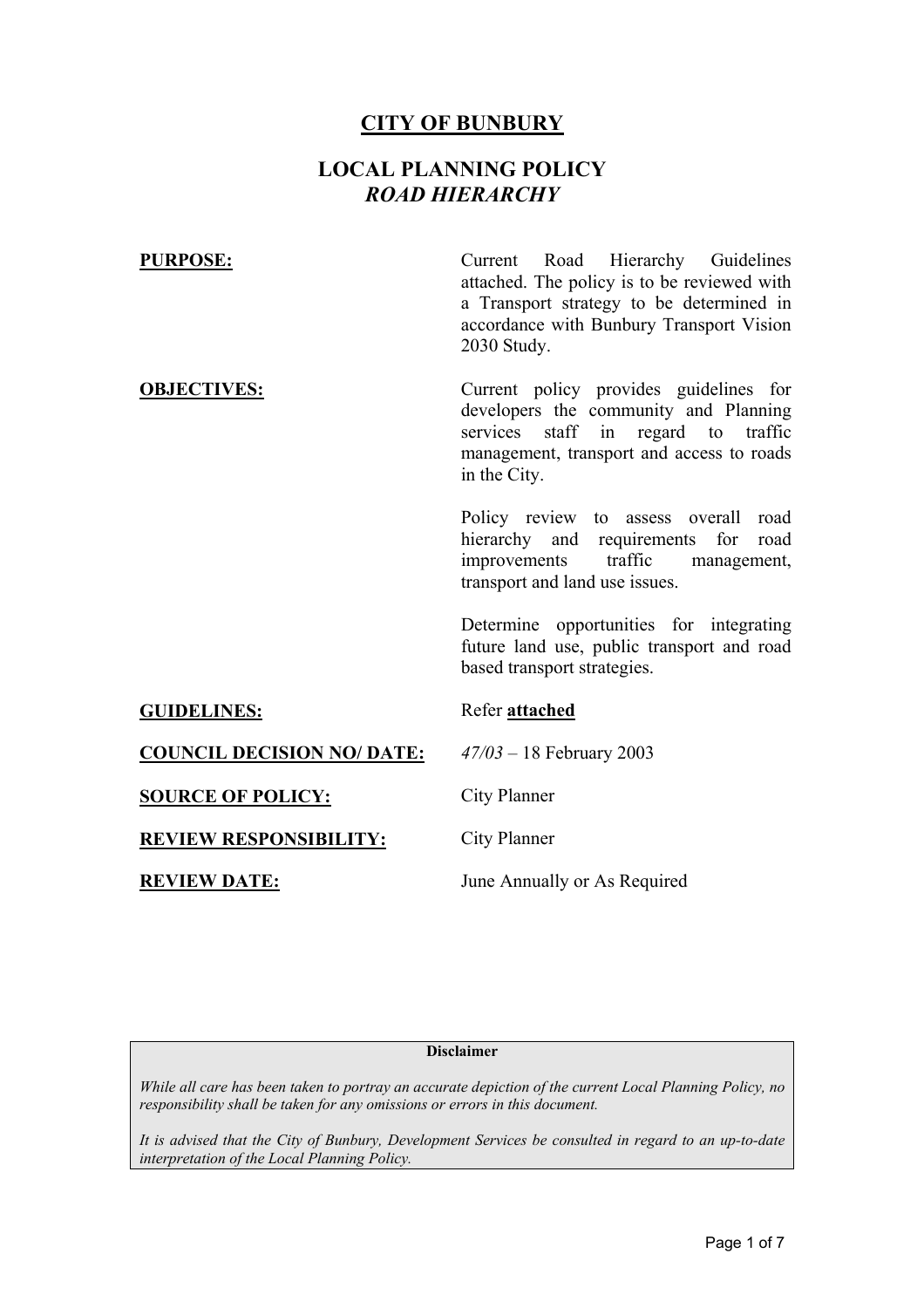



A Road Hierarchy is included in the new Town Planning Scheme No 7 which clearly designates the classification of roads within the City of Bunbury. The following information explains the characteristics and the purpose of the road hierarchy.

### **1.0 THE BENEFITS OF A FUNCTIONAL ROAD HIERARCHY**

- Provides orderly grouping of streets/roads in a framework around which State and Local Government can plan and implement various construction maintenance and environmental schemes and projects.
- Provides a sound basis for traffic management, transport and land use management planning.
- Assists Local Government Authorities to consider the effect of their decisions on surrounding areas and streets.
- Helps clarify policies concerning roads within a Local Government district and precinct.
- Ensures the necessary facilities for commercial vehicles to traverse the area and allows for orderly planning of heavy goods vehicle routes.
- Assists planners in the zoning of land for various uses and the restriction of activities which are compatible with traffic flow on designated routes.
- Provides for the ongoing review of the capacity of designated routes and recommendations for appropriate action.

### **2.0 ROAD CLASSIFICATION WITHIN THE CITY OF BUNBURY**

The following roads in order of their level of the hierarchy appear on the City Zoning Scheme:

- Primary Distributor Road
- District Distributor Road
- Local Distributor Road
- Access Road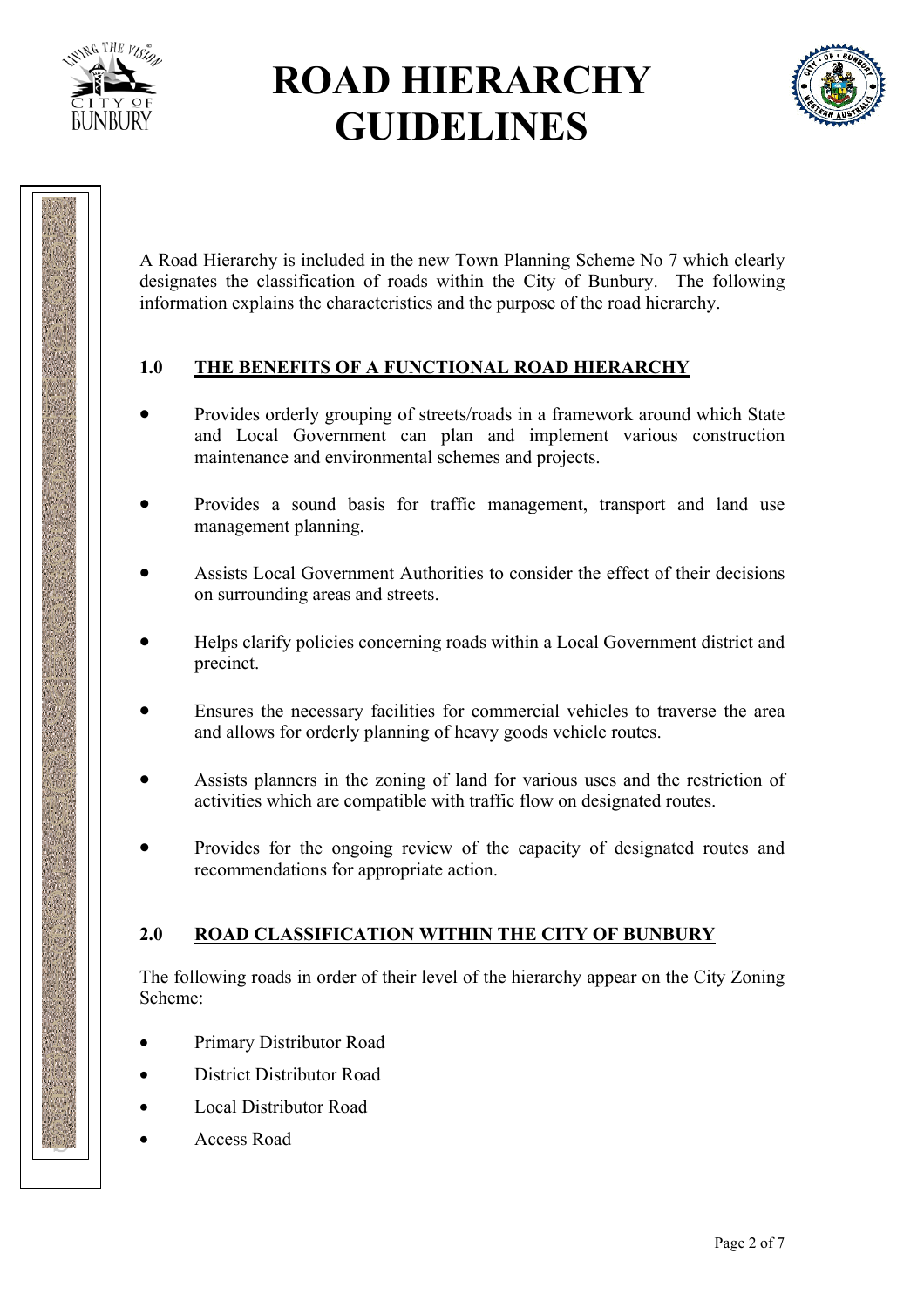



The classification of roads is dependent on their function that they are expected to perform within the City's road network and in order to ensure that the function is performed efficiently, certain traffic management measures may be taken.

The main characteristics of these roads is as follows:-

### *2.1 Primary Distributors*

Primary Distributors carry longer distance traffic to, from and across the urban area with some connections with the state or national road network running between urban areas. Vehicle volumes on these roads generally exceed 10,000 vehicles/day and these roads operate as truck routes and carry heavy goods vehicles. The level of service for traffic flow in these streets should encourage rather than discourage traffic from using them. Examples of roads performing the primary distributor function within the City of Bunbury include Bunbury Highway, Robertson Drive, Bussell Highway, Boyanup Road and proposed bypasses.

#### *2.2 District Distributors (A & B)*

The function of these roads is to carry traffic between industrial, commercial and residential areas within the City. These roads run between land-use cells and generally not through them., forming a grid which would ideally be spaced around 1.5 kilometres apart. Traffic volumes in these streets would be between 6,000 and 20,000 vehicles/day for Type B, and 10,000 to 20,000 vehicles/day for Type A District Distributors. Heavy goods vehicles would be likely to use these roads. The determination as to whether these streets are Type A or Type B would depend on the existence of a Primary Distributor within two to three kilometres generally in a parallel direction. The road is likely to perform a Type A function if there are no Primary Distributors within the above spacing and a Type B function if such a road does exist. Examples of these roads within the City of Bunbury would include the following:-

| <b>Type A</b> | Sandridge Road, Blair Street, Koombana Drive, Parade Road, Estuary<br>Drive                         |
|---------------|-----------------------------------------------------------------------------------------------------|
| <b>Type B</b> | Minninup Road, Ocean Drive, Washington Avenue, Strickland Street<br>(East of Blair), Forrest Avenue |

#### *2.3 Local Distributors*

Local Distributors carry traffic within a cell and link district distributors at the boundary to access roads. The route of the local distributor discourages through traffic so that the cell formed by the grid of district only carried traffic belonging to or serving the area.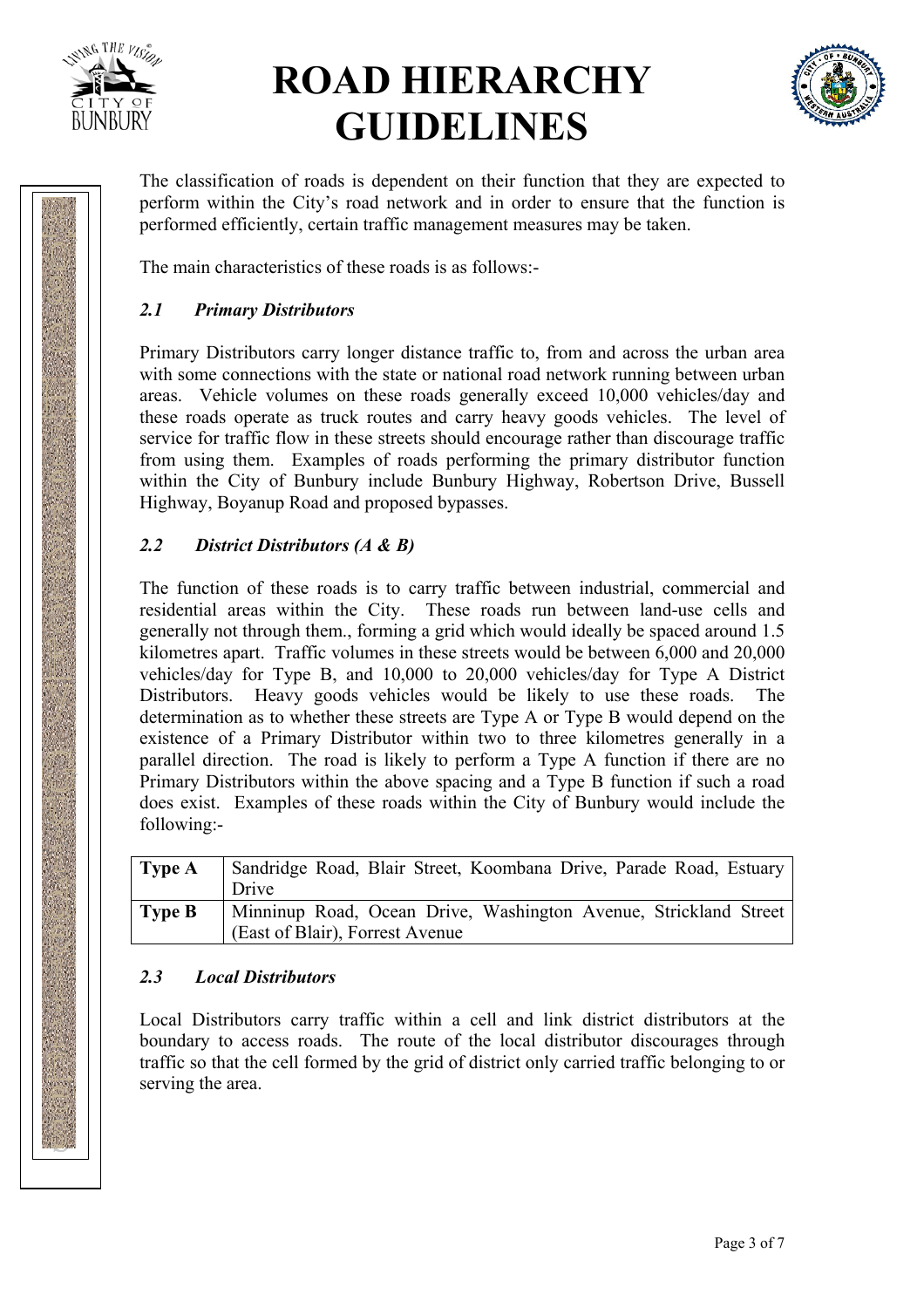



If however, the adjacent and parallel road network does not contain Primary or District Distributor within 1.5 kilometres, a Local Distributor would need to operate at the upper end of the scale and accommodate up to 6,000 vehicles/day but generally it is desirable that traffic does not exceed 4,000 vehicles/day on these roads. Generally, heavy good vehicles and trucks would not use roads in this classification. Examples of such roads within the City of Bunbury would include Mangles Street, Beach Road, Clifton Street, Wellington Street, Strickland Street (West of Blair), Somerville Drive and William Street.

### *2.4 Access Roads*

Access Roads only give access to abutting properties. Their design requirements are controlled by the land uses of the area. For instance, in residential areas the amenity, safety and aesthetic aspects of access road design takes priority over speed of vehicles movement. Traffic volumes in these streets should not exceed 1,500 to 2,000 vehicles per day.

#### **3.0 MANAGEMENT ISSUES ASSOCIATED WITH ROADS CLASSIFICATION**

The management of Controlled Access Highways (Freeways) and Other Major Highways (Highways) is the responsibility of the Main Roads Department. The management of all other roads within the municipal boundary is the responsibility of the City of Bunbury.

As the road classification forms part of the Town Planning Scheme, the classification of any road in the City may not be changed without a formal amendment to the Scheme which includes a consultation process.

The following management measures are generally applicable to each of the above road classifications to ensure that they are able to perform their required function.

#### *3.1 Primary Distributors*

- No frontage access for residential uses and access limited for commercial developments.
- Provision of adequate road reserve for any future expansions.
- No right turns unless at controlled junction or grade separated intersections.
- Pedestrian accessways/crossings to and across roads should be grade-separated or controlled.
- Provision of separate cycles routes with crossings at designated traffic light intersections.
- Consideration to be made for bus routes and separate bus bays to be allocated.
- No parking allowed on road.

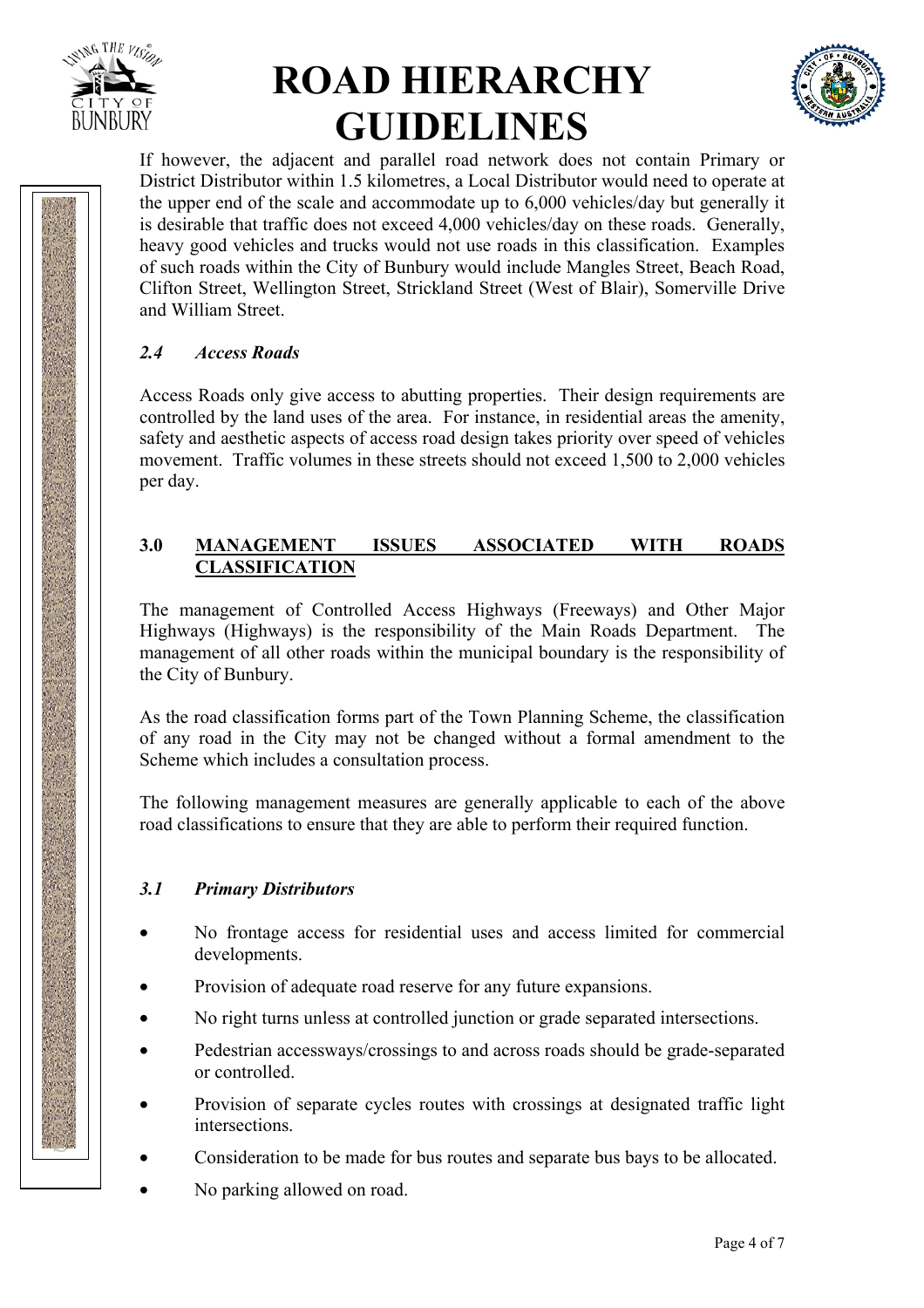



- Desirable speed limits to be 60-100 kmh.
- Carriageway to be 4-6 lanes and should be divided.
- Minimum carriageway widths to be  $2 \times 8.5$  or 14m.

#### *3.2 District Distributor A*

- Residential frontage access is generally not supported.
- Commercial/Industrial access to be limited and access through service roads/ROW and combined accessways to be encouraged.
- Pedestrian crossing to be considered on safety and functional aspect of carriageway at controlled crossings and at bus stops.
- Carriageway to be either divided or undivided with at least 4 lanes being provided.
- Desirable speed limits to be 60-70 kmh.
- Consideration to be made for bus routes and separate bus bays to be allocated.
- Generally no parking with clearways as necessary.
- Minimum carriageway width to be 9m or 2 x 7m.
- Bicycle lanes to be provided parallel to street with wider kerbside lanes.
- Right Turns into District Distributor A roads limited at controlled junctions.

#### *3.3 District Distributor B*

- Frontage access for residential and commercial purposes to b limited.
- Pedestrian crossing to be located at sites where safety and function of the roads is not in any way compromised eg bus stops and traffic light intersections.
- Carriageway to be undivided with at least 4 lanes being provided.
- Speed limited to be 60 kmh.
- Consideration to be made for bus routes and separate bus bays to be allocated.
- Preferable no parking with clearway if necessary.
- Minimum carriageway width to be 7.4m.
- Bicycle lanes to be provided parallel to street with wider kerbside lanes.
- Access points to Primary Distributor B to be considered in any Local Area Traffic Management Schemes.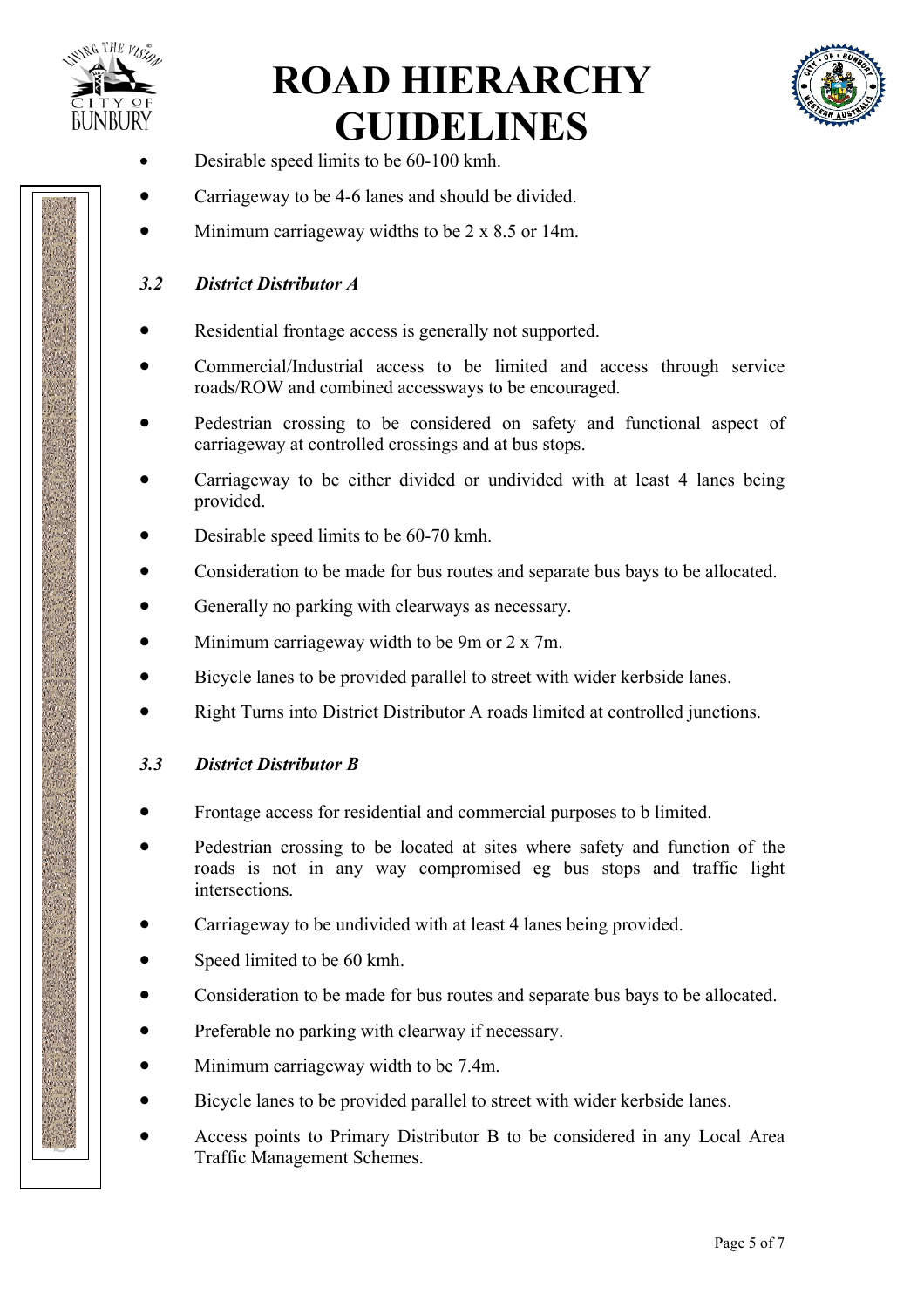



- Combined accessways and access through service roads ROW to be encouraged.
- Right turns into District Distributors B roads limited at controlled junctions.
- *3.4 Local Distributors*
- Frontage access to all lots permitted.
- For corner lots, access off Secondary Street to be encouraged.
- Maximum desirable speed limit between 40-60 kmh.
- Road closures or diversions not encouraged.
- Traffic calming devices seen as a last resort.
- Street parking allowed, unless stated.
- Probable bus routes.
- Minimum carriageway widths to be 7.4m.

#### *3.5 Access Roads*

- Frontage access permitted for all lots.
- Ensure roads connected to District Distributors at suitable locations.
- Maximum desirable speed limit desirable should be 40 kmh.
- Street parking allowed.
- Road closures if justified.
- Bus routes not supported.
- Minimum carriageway width to be 4.5 to 6.0m.
- Undivided carriageway.

#### **4.0 LAND USE PLANNING AND THE HIERARCHY OF ROADS**

Consideration of land use planning proposals by the Council needs to take into account the road hierarchy indicated on the City Zoning Scheme and the impact of traffic volumes and movements associated with any proposal on the road system.

Some development proposals on roads designated under the control of Main Roads WA require referral to Main Roads or the Ministry for Planning who are responsible for assessing the impact of such uses and recommending measures to lessen that impact such as limiting access points requiring right of carriageway access over adjoining properties.